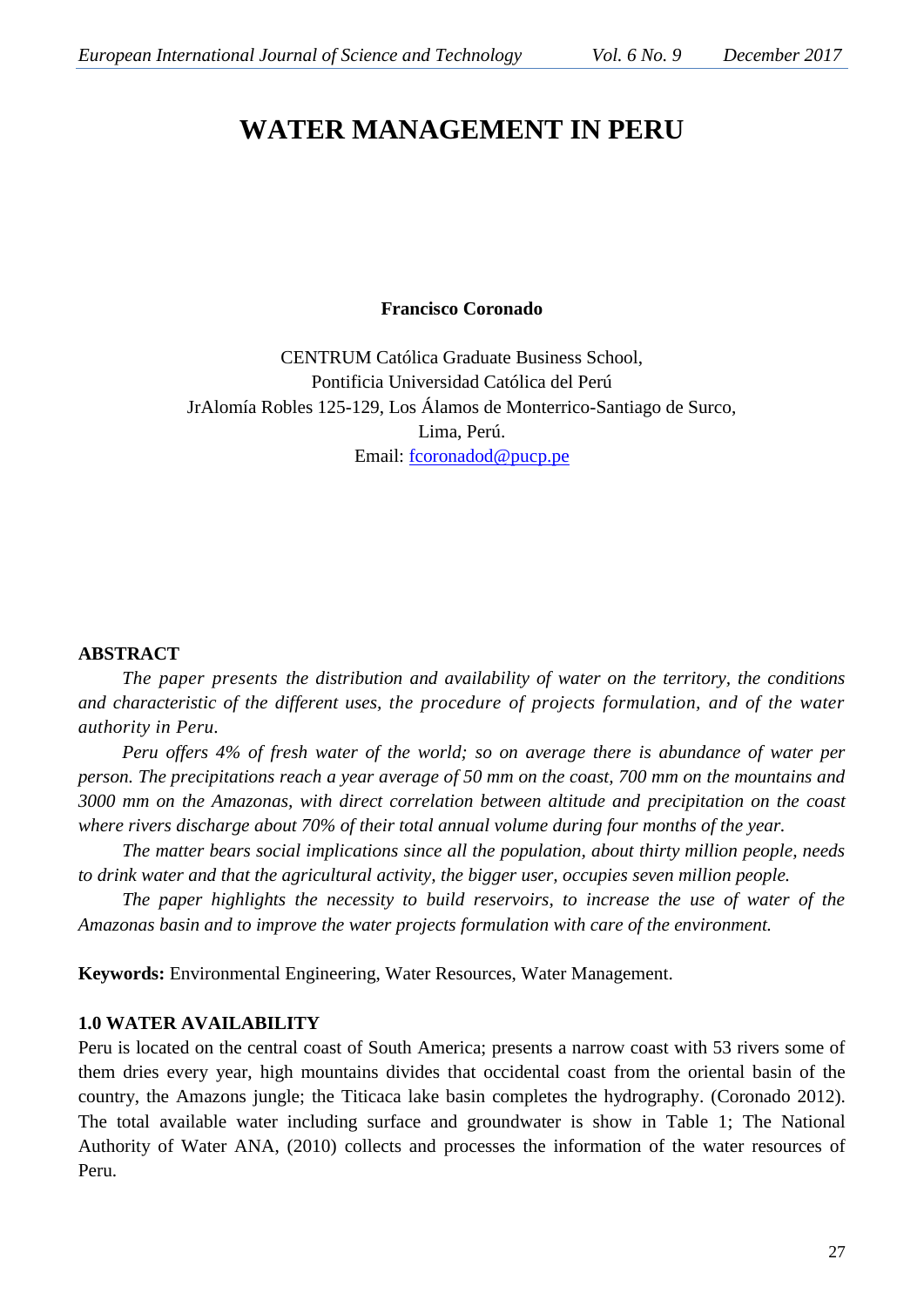| <b>Basin</b> | Surface water | Groundwater | Total     |
|--------------|---------------|-------------|-----------|
|              | MMC/year      | MMC/year    | MMC/year  |
| Pacific      | 36,600        | 2,740       | 39,340    |
| Amazonas     | 3'769,135     | S/d         | 3'769,135 |
| Titicaca     | 6,970         | S/d         | 6,970     |
| Total        | 3'812,705     | 2,740       | 3'815,445 |

#### **Table 1: Total available water**

Coronado (2012).

## **1.1 Surface water**

Precipitations reaches a year average of 50 mm on the coast, 700 mm on the mountains and 3000 mm on the jungle, with direct correlation between geographic elevation and precipitation on the coast although reversed by the occurrence of El Niño when the highest precipitation occurs in the lower land. Figure 1,



**Figure 1: Annual Isohyets, Peru, ANA (2015)**

Rivers in the coast or occidental basin, that cover  $290,000 \text{ km}^2$  or  $21.7\%$  of the territory, originate between 4,000 and 6,000 msnm, are short and normal to the coastline of the Pacific Ocean, with exception of the Santa river, some of them dries every year, discharging an annual average of 1,098  $\text{m}^3$ /s. Rivers in the oriental or Atlantic basin, named the Amazonas basin for the river of the same name, cover 950,000 km<sup>2</sup>, 74.5% of the territory, run toward east discharging 63,380 m<sup>3</sup>/s, and, the Titicaca basin formed for 12 rivers discharge  $323 \text{ m}^3/\text{s}$ . The total discharge over the territory reach an annual average of 64,800 m<sup>3</sup>/s. Figure 2 shows the main Peruvian rivers.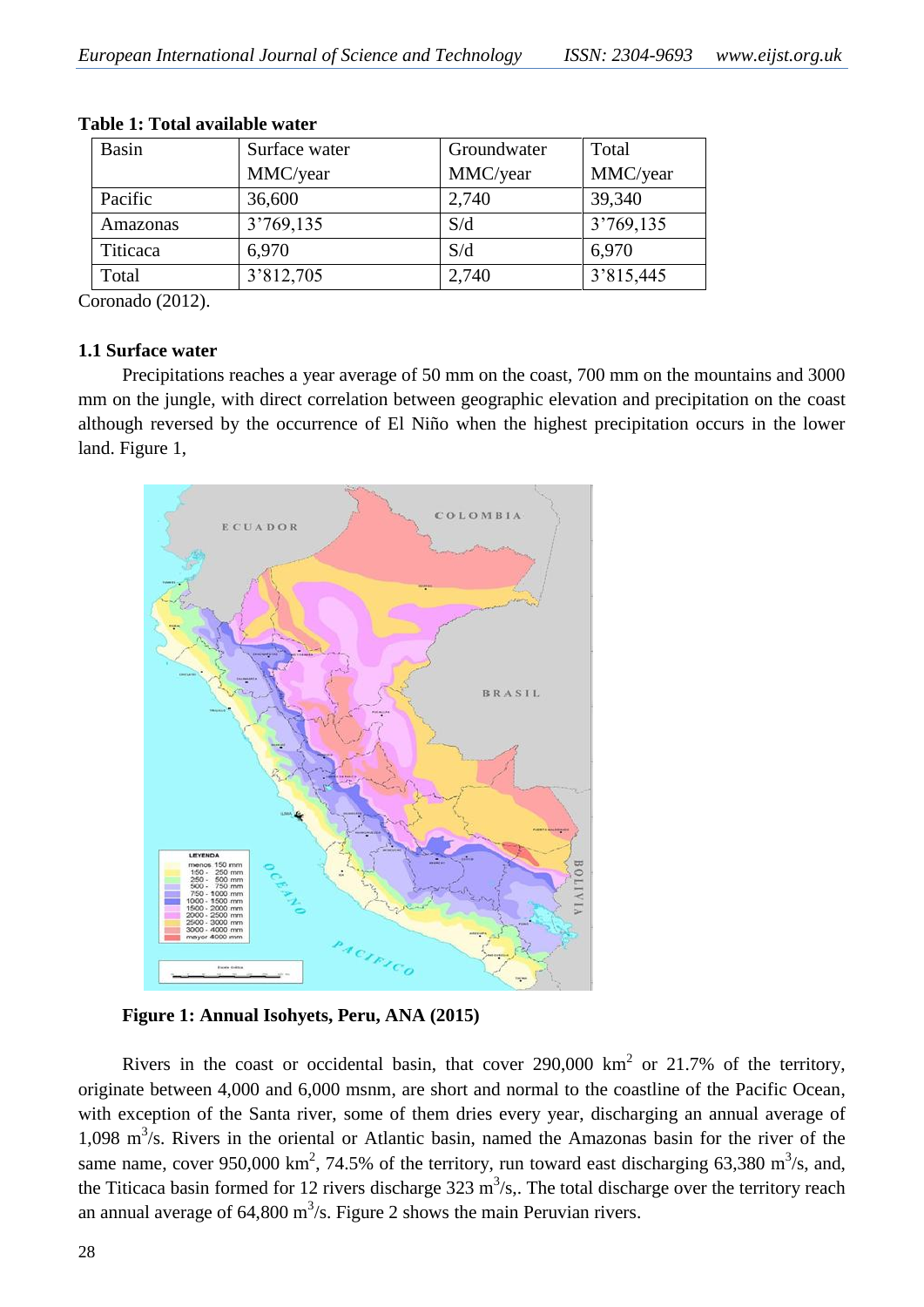

**Figure 2: Peruvian rivers, occidental, Amazonas and Titicaca basins.**

At national level the available water of surface and the population is show in Table 2, observing that the available water in the Amazonas basin elevates the annual average per person of Peru, as it's ranked at world level as a country with deficit of water.

| <b>Basin</b> | Area 1000<br>$Km^2$ | Volume    |       | Population |      | Volume /people |
|--------------|---------------------|-----------|-------|------------|------|----------------|
|              |                     | MMC/año   | $\%$  | Número     | $\%$ | $m^3/a$ ño     |
| Pacífic      | 290.0               | 37,383    | 1.8   | 18 315,276 | 65   | 2,040          |
| Amazonas     | 950.0               | 1998,752  | 97.7  | 8 579,112  | 30   | 232,979        |
| Titicaca     | 45.2                | 10,172    | 0.5   | 1 326,376  | 5    | 7,669          |
| <b>TOTAL</b> | 1,285.2             | 2 046,268 | 100.0 | 28 220,764 | 100  | 72,509         |

|  |  |  | Table 2: Surface water and population, 2007. |  |
|--|--|--|----------------------------------------------|--|

Coronado (2012).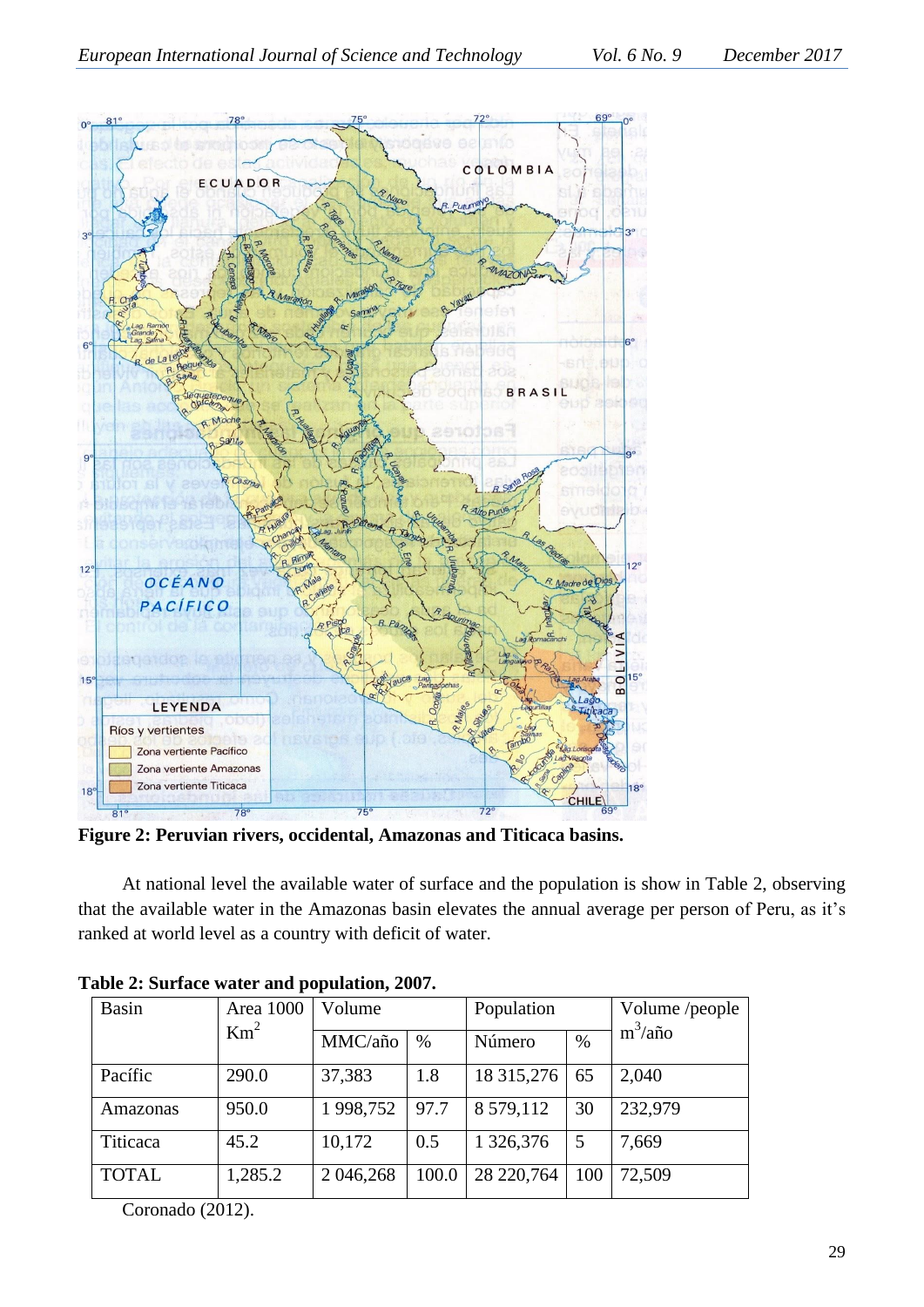In solid state surface water form glaciers and snow cover mountains representing 71% of tropical glaciers of South America. MINAM-SENAMHI (2008), identified 18 glaciers covering about 2,041  $km<sup>2</sup>$  mainly in the mountains of the Santa's river and on the mountains of the Urubamba, Vilcanota and Vilcabamba rivers Figure 3.



**Figure 3, Peruvians glaciers, MINAM-SENAMHI (2008)**

The same publication reports a reduction of 21,8 % over the White Mountains between 1970 y 1997, and that between 1995 to 2008 the Pastoruri glacier reduced its area from 1.796 km² to 1,080 km².

Deficit of meteorological stations limits the possibility to control the decrease of - 0.5 °C over the White Mountains between 1935 to 1998 (IRD 2007), in spite of being aware that the water of the Santa river, that runs between those mountains, is the main source for two of the biggest irrigations of Peru, Chavimochic of 141,356 ha, and Chinecas of 51,900 ha.

Peru counts with 12,201 lakes storing in liquid state  $6981,1$  Hm<sup>3</sup>, Oficina Nacional de Evaluación de Recursos Naturales, (ONERN 1980), and 743 dams storing about 5,500  $\text{Hm}^3$ , Peruvian Forum for the Water (GWP-PERU 2015), including Poechos, 800 Hm<sup>3</sup> Gallito Ciego, Tablachaca, El Frayle, Condoroma and San Lorenzo. (INADE 2007)

# **1.2 Groundwater**

In the Peruvian coast are, Mendoza Z, Santayana T, Urrego G (2010), in operation about 5,000 tubular wells, 40 m to 100 m deep pumping between 12 to 100 lt/s or an annual volume of 1000 MMC for irrigation purpose, other wells producing 350 MMC for drinking water, and about 400 MMC for industrial and mining besides superficial artisanal wells for domestic use. Over pumping of the aquifer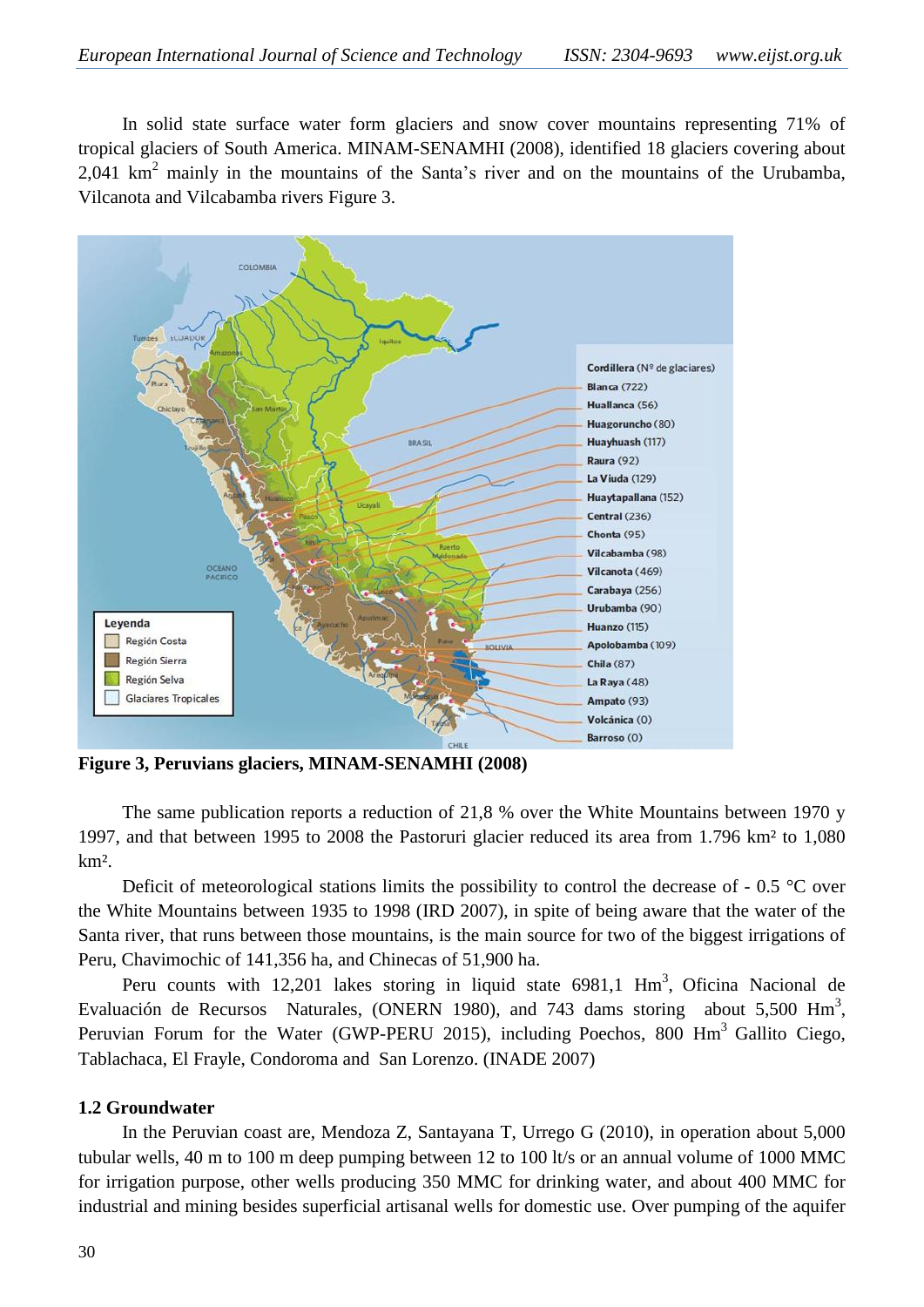results in lowering the water table like in the Rímac and Ica's valleys and the risk of contamination of marine intrusion like in Callao and Barranca.

There is a need of more hydrogeological studies to define the sustainable volume of water to be pumped, the geometry of the aquifer, the monitoring of the phreatic level and the measurement of the input and output of the borders of the aquifers on the different valleys.

#### **1.3 Sea water**

Over 97% of water in the world is sea water, however its use is limited for the standards of quality requirements for its different uses and the high cost of desalinization that makes more feasible its use for limited volumes as for human consumption and some industrials processes.

It is of interest to point out the need of finding some agriculture species like pastures that could resist some levels of salt, and the theme of Marine intrusion for example for measuring rivers discharges as in the case of Tumbes river, and the contamination of groundwater for salty water as in Callao and Barranca for over pumping.

#### **2.0 Water quality and the environment**

By law it's an obligation to investigate the chemical, physical and biologic characteristic of water being use for all purposes that obligates for instance to a treatment to reach standards for human consumption and that defines the possibility its use for irrigation purpose. It is also important to study the capacity to erode and transport solids that produces sedimentation of reservoirs like Poechos and Gallito Ciego, and damages to urban areas, roads and bridges. The preservation of the balance of nature and water, besides the effects of the climatic change, at least on running surface water is to investigate the ecological discharges of the rivers to perfect the practical rules determinate for the National Authority of Water, ANA (2016).

The location of about 48,000 mining concessions in operation in the high mountains, where near 60% of water are originated, expose the area soils, flora and fauna to pollution as well as to the extension to the lower parts of the basins.

Drainage water of irrigations, cities wastewater and industrial and mining effluents modify and affect natural environment extending their damages in the case of the rivers of the occidental basin to the Pacific Ocean, as the water of the rivers like Moche and Rímac, and of the Titicaca lake for the water of Rio Grande. (Agua y Agro 2010).

#### **3.0. WATER USE**

#### **3.1. Human consumption.**

The water service is provided by Public Sanitation Companies, EPS, at the regional level, SEDAPAL in Lima, for Boards of Sanitation Service, JASS, for the rural population and, by municipalities at the local level. It includes the concession to the private sector, as in the case of Tumbes with the operation with a management contract, and the BOT, Build-Operate-Transfer of the Chillón project. It should be noted the serious financial situation of 41 EPS with debts that to 2003 exceeded the \$1.300 million (SEDAPAL 2010).

At national level, (Sedapal 2012), public services covered 76.8 % of the population, 89.2 % in the urban area and 40.8 % in the rural area. In Lima, SEDAPAL delivers water 21 hours a day and the EPS an average of 15 hours a day. In sewerage systems at the national level coverage reaches 65.3% of the population, in the urban area the 83.8 % and in the rural areas 11.2 %. The population without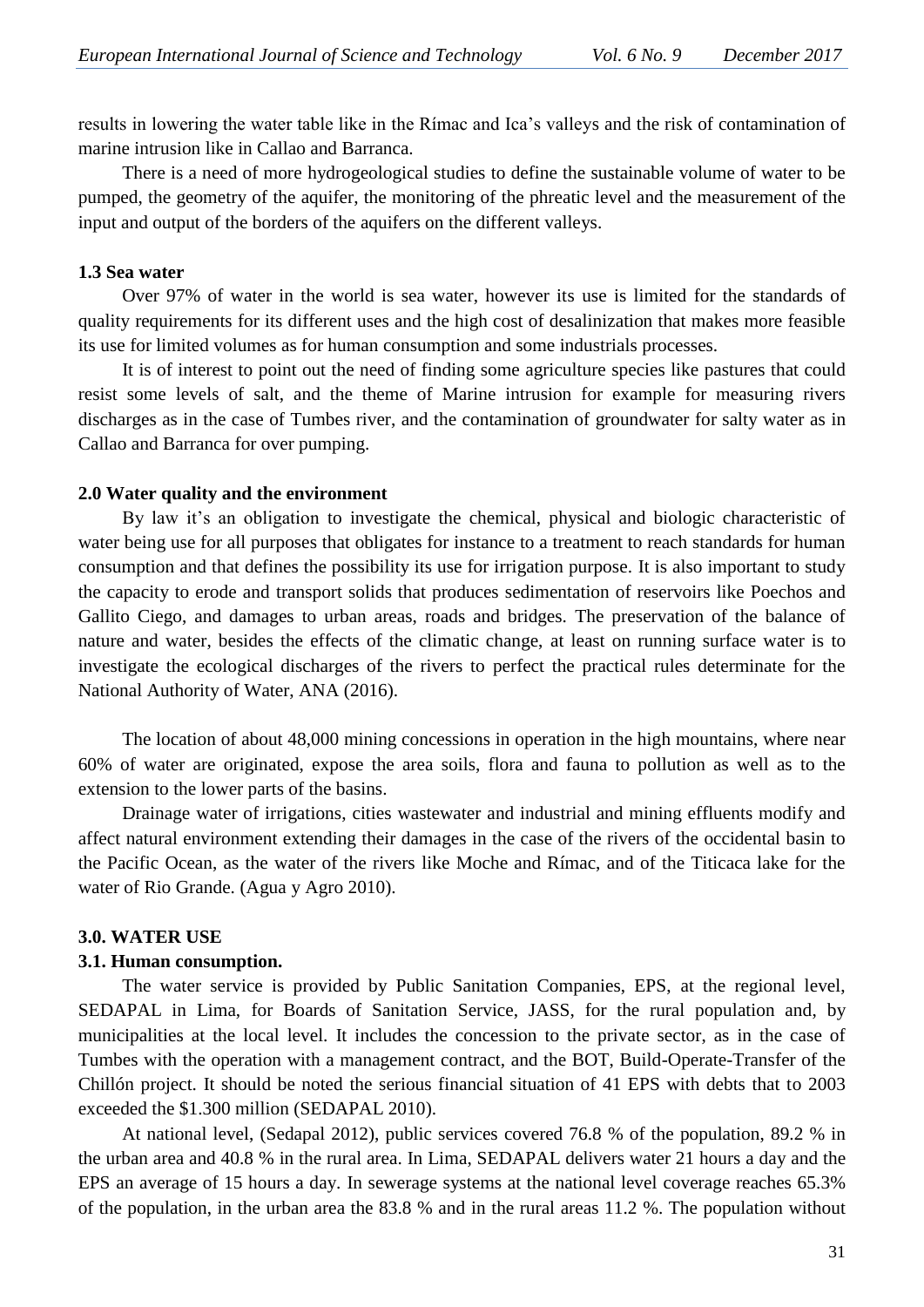water service at the national level was approximately seven million people and in Lima one million receive water with cisterns paying 10 to 15 times the SEDAPAL tariffs.

To date SEDAPAL has the capacity to deliver 30.00  $m^3/s$ , provided by the Rimac and the Chillón rivers with contributions from the Mantaro River and the Santa Eulalia basins, the lagoons of Marcapomacocha, and Huascacocha, water from the reservoir of Yuracmayo as well as water filtering at the tunnel Graton, processing 17.5 m3/s in the Atarjea treatment plant, 4.5 m3/s in PTAR Huachipa, 2.0 m3/s of the PTAR Chillón and up to 6.0 m3/s pumped from tubular wells, Sedapal Master Plan (2014). The water distribution system comprises a network of 710 km of pipes and the sewerage service of 782 km of pipes.

SEDAPAL plans include taking water from the Mala and Cañete rivers more than 130 km away to the south, and from the Chancay and Huaral rivers about 100 km north of Lima, and proceed with the sea water desalination for Ventanilla and urbanizations south of Lima.

If the production of water of SEDAPAL were 250 lt/capita per day (Reinhard 2009), the coast with the current population of about 20 million people would need 1,825 million m3 per year, about 5% of the annual runoff of the Pacific rivers.

## **3.2 Agricultural consumption**

Peruvian territory reaches 128 million hectares, with only 1.6 million under irrigation, of which 0.90 million hectares annually in production and a potential of 3.5 million in the coast; 0,50 million hectares under irrigation and 1.30 million hectares producing with rain in the mountains with a potential of 3.50 million hectares; other 0,20 million hectares are under irrigation and 0,60 million producing with rain and a potential of 5,5 million hectares with agricultural aptitude in the jungle, offering the most extensive area in Peru for that purpose, but in need of proper care for the environment and the social conditions.

Some important irrigations in the coast use water from the Amazons basin such as the San Lorenzo, from the Quiroz river, and Alto Piura y Olmos from the Huancabamba river, Tinajones valley of Chancay in Lambayeque from the Chotano river, Ica, Majes, Apurímac river, Moquegua and Tacna from the Titicaca basin, so it's important to consider the rights of people living in territories where water originates.

Available water in the coast will be just enough to satisfy the agricultural demand of the actual 1'000,000 hectare if gravity irrigation systems keep in use. Table 3 shows the water use in the country, corresponding to the agricultural about 95% of all.

| Use                         | Volume     | $\%$  | Type of use | Annual discharge |
|-----------------------------|------------|-------|-------------|------------------|
|                             | <b>MMC</b> |       | $\%$        | <b>MMC</b>       |
| <b>CONSUNTIVE</b>           |            |       | 64.5        | 2'059,799.3      |
| Agriculture                 | 23,059.0   | 94.4  |             |                  |
| Pecuary                     | 87.7       | 0.4   |             |                  |
| Industrial                  | 946.9      | 3.9   |             |                  |
| Mining                      | 206.6      | 0.8   |             |                  |
| NO CONSUNTIVE               |            |       | 35.5        |                  |
| Energetic                   | 13,352.7   | 100.0 |             |                  |
| <b>TOTAL</b>                | 37,652.9   |       | 100.0       |                  |
| Volume: use/discharge, 1.8% |            |       |             |                  |

|  | Table 3: Water use in Peru. |  |
|--|-----------------------------|--|
|--|-----------------------------|--|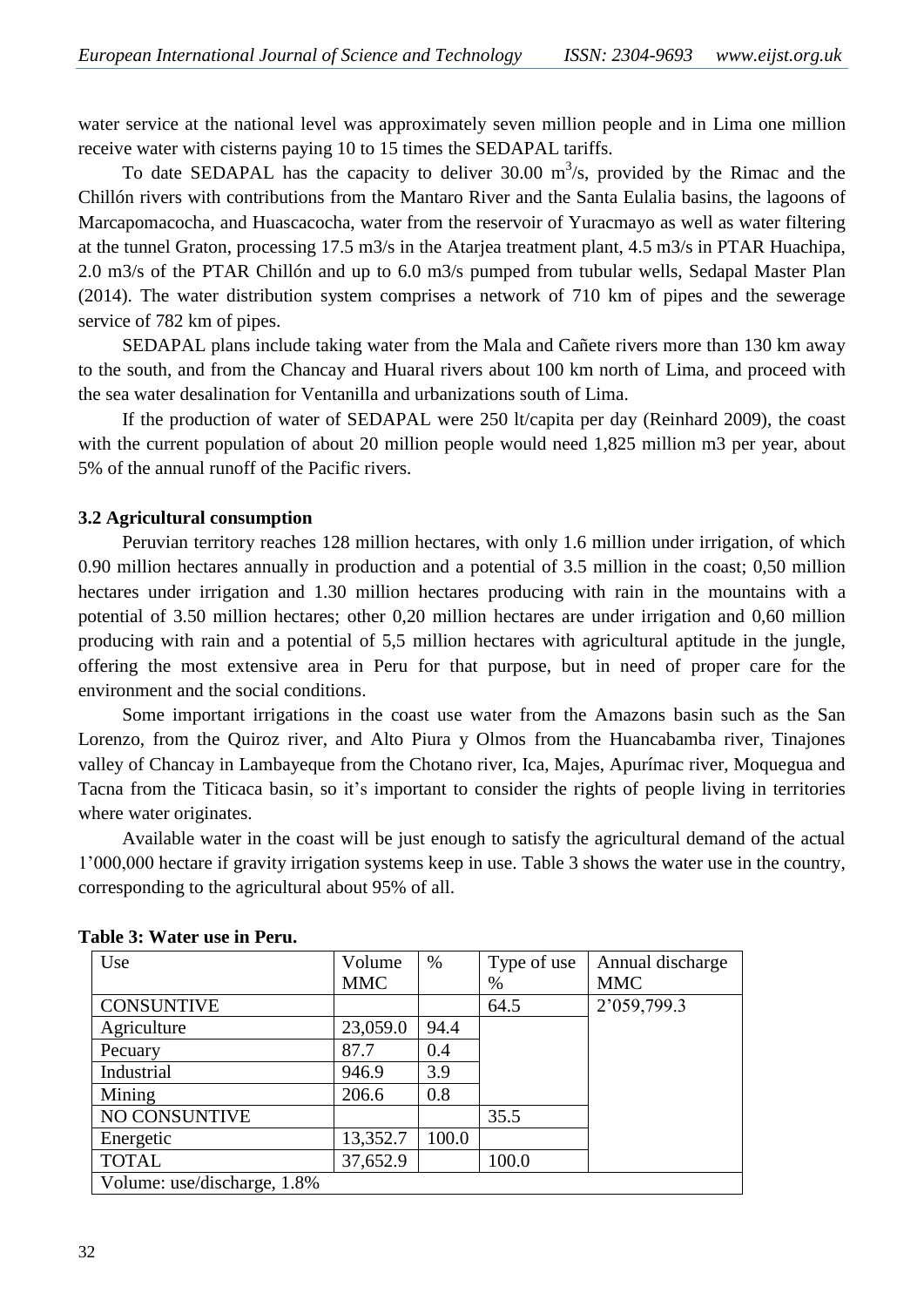The net use of water will result of the balance between the water for the production in Peruvian territory for human, agricultural, industrial, mining and commercial plus the imported water in diverse products minus the water used for the products of export, following the so call Water Print, Hoekstra et al (2011) with a balance that shows that we import more water that we export. Table 4.

| $HH(Hm3/a\tilde{n}o)$    | <b>HH</b> Green | <b>HH</b> Blue | <b>HH</b> Grey | <b>HH</b> Total |
|--------------------------|-----------------|----------------|----------------|-----------------|
| <b>HH</b> for production | 12,447          | 9,403          | 4,482          | 26,332          |
| <b>HH</b> of exports     | 3,279           | 1,616          | 519            | 5,414           |
| <b>HH</b> imported       | 9,542           | 572            | 1,145          | 11,259          |

|  |  |  | Table 4, Water Print of Peruvian agriculture production, |
|--|--|--|----------------------------------------------------------|
|  |  |  |                                                          |

Referencia, ANA (2015).

The National Authority of Water, ANA (2015), showed that rice, sugar cane and alfalfa, have the highest water print and that water is exported in products as coffee, to the USA, Germany, Belgium and Colombia, asparagus to USA, Nederland and Spain and avocado to Nederland and Spain.

The use of water for irrigations projects demanded investments of billions of dollars with external financing, mostly designed and built by foreign companies as for the Puyango Tumbes and the Chira-Piura by Americans consulting firms and Yugoslavian construction, Olmos with Russian consulting and built by a Brazilian company, Tinajones and Jequetepeque Zaña design and built by German companies, CHAVIMOCHIC with a Brazilian construction company, Majes Italian designer and a consortium of Spanish and Swedish companies for the construction and Pasto Grande, for an American consulting firm.

#### **3.3. Mining use, pollution and conflicts.**

Mining operations are located mostly in the upper parts of the mountains in the headwaters of the water courses and lakes, extending at 2010, over 22'740.696 ha, with demand of water on the rise. Yanacocha mine declared in 2010 the use of more than  $500.000 \text{ m}^3$  of surface water and more than 9'000.000  $\text{m}^3$  of ground water a year. Cuajone demanded the use of 1.900 lt/s of surface water and wells, Quellaveco 700 lt/s of the Tambo River and Cerro Verde of 1,000 lt/s from the waste water plant of the city of Arequipa.

Office of the People Defender of Peru (2015) reported 140 conflicts in January 2015 as result of denounces about environmental damages. Actual relevant cases are the mining Conga in Cajamarca that contemplates to dry a lagoon to extract the ore and to dry another lagoon to deposit tailings, and Tia Maria, in Cocachacra, Islay, Arequipa, close to the Tambo valley in full agricultural production.

The deterioration of water quality in the sierra of Peru as well as in the Titicaca basin result for example, from the exploitation of gold among in Ananea, Puno in irregular ponds that alter in chaotic way the banks with contamination that goes way to the Titicaca lake, (Agua y Agro 2010), situation that repeats in Madre de Dios of the Amazon basin.

In both cases the contamination by the use of mercury, the formation of irregular ponds, the use of dredges and trucks affect the environment and are in need to a new technology for example with the disposal of pools of regular forms avoiding the spill directly to rivers.

To preserve the quality of water and to contribute to the solution of conflicts between mining and the farmer's interest it could be worth to consider conjunctive investments, mining and agricultural and/or forestry, as in Porcon Farm in Cajamarca.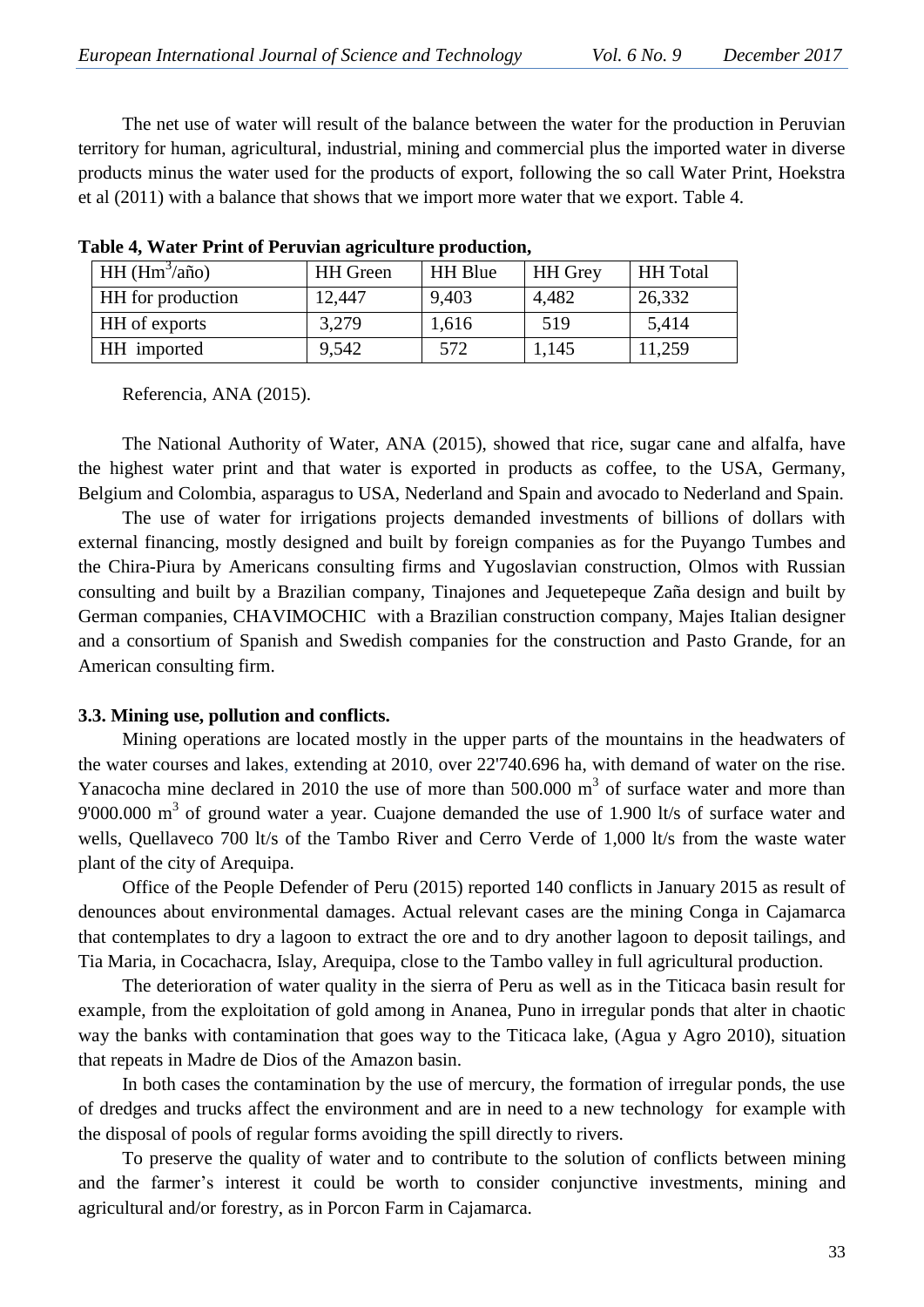#### **3.4. Power Generation**

Peru has an estimated wind potential of 22.000 MW, solar energy of  $5.24 \text{kWh/m}^2$ , and a hydroelectric potential of generation of 58.937 MW; at the end of 2014, 66% of the installed power was natural gas, 32% was of hydroelectric generation and 2% of solar and wind power (DGE, 2015). In 2011, 88.8 % of the population at the national level counted with energy but at the rural areas only 61.2%. Among the main hydroelectric plants in production are the Antunez de Mayolo, 798 MW, Restitution 210 MW, Cañon del Pato 264 MW, Yaupi, 108 MW and El Platanal.

It is reported, (MEM, 2014), that Peru has an installed capacity of more than 8.000 megawatts, when the peak demand reaches the 6.000 megawatts, so that there is enough power to support the development of the country.

#### **4.0. FOOD SECURITY.**

The welfare of the population, the sustainable development of cities and of the country depends in large part on drinking water, energy and food. (FAO 2015) reported that the average daily calories per capita in industrialized countries reaches 3.340, in Latin America and the Caribbean to 2.780 and 2.260 in Peru, where each inhabitant consumes an average of 365 kg of food per year.

Among the agricultural products that Peru produces are rice with an average consume per capita year of 47.400 grams, the potato of 63.500 grams per year, the banana with 26.400 grams, followed by apple and orange. The higher consumption of meat is chicken with 17.400 grams per capita per year, although its production demands the import of hard yellow corn.

The relationship between the area under irrigation and the population has been decreasing with population growth, the slow incorporation of irrigated land, the low agricultural yields and limitations of the processes of post-harvest and marketing that resulted in the 2014 of the importation of more than US \$ 4,500 million for milk powder, fat anhydrous, wheat, maize, sorghum and soybeans, although it is exported and imported coffee, cocoa, sugar, and fruits. Lately the exportation of asparagus, avocado and blue berries are increasing.

As the basic diet of the Peruvian people is conform to mostly imported food there are not enough reserves to be use in a time of crisis such as earthquakes, friaries, droughts and floods resulting vital to have a Food Security Policy that Peru lacks.

## **5.0. CLIMATE CHANGE, EL NIÑO AND LA NIÑA.**

The changing of weather conditions such as temperature and precipitation intensity on the coast are manifestations of what is known as El Niño and La Niña, which according to the Technical Committee of the National Study of the El Niño Phenomenon (ENFEN) between 1950 and 2014; reached magnitudes between weak to extraordinary.

Between 1950 and 2015, (ENFEN 2015), there were 22 times the Niño, of which 2 years of extraordinary level, 1 year strong, 8 moderate and 11 weak, while the Niña occur 22 times with features of strong in 10 years, weak in 6 and moderate in other 6 years. The heavy rainfall and discharges of 1982-83 and 1997-98, damage roads, bridges, schools and housing on the coast as the lack of drinking water affecting the rural and urban areas. The Ministry of Agriculture (MINAN 2012) reported losses from floods and droughts for the period 2006-2007 of S/. 250'876,226.

The 2017 heavy rainfall caused landslides and huaycos with more than 100 dead, serious damage to more than 30.000 houses, to other family assets, more than 230 bridges collapsed, schools, hospitals, roads, disrupting the transport between Lima and the north and center of the country, and water pipes and sewage, 13.000 ha of crop losses, and flooding in particular Huarmey and Piura,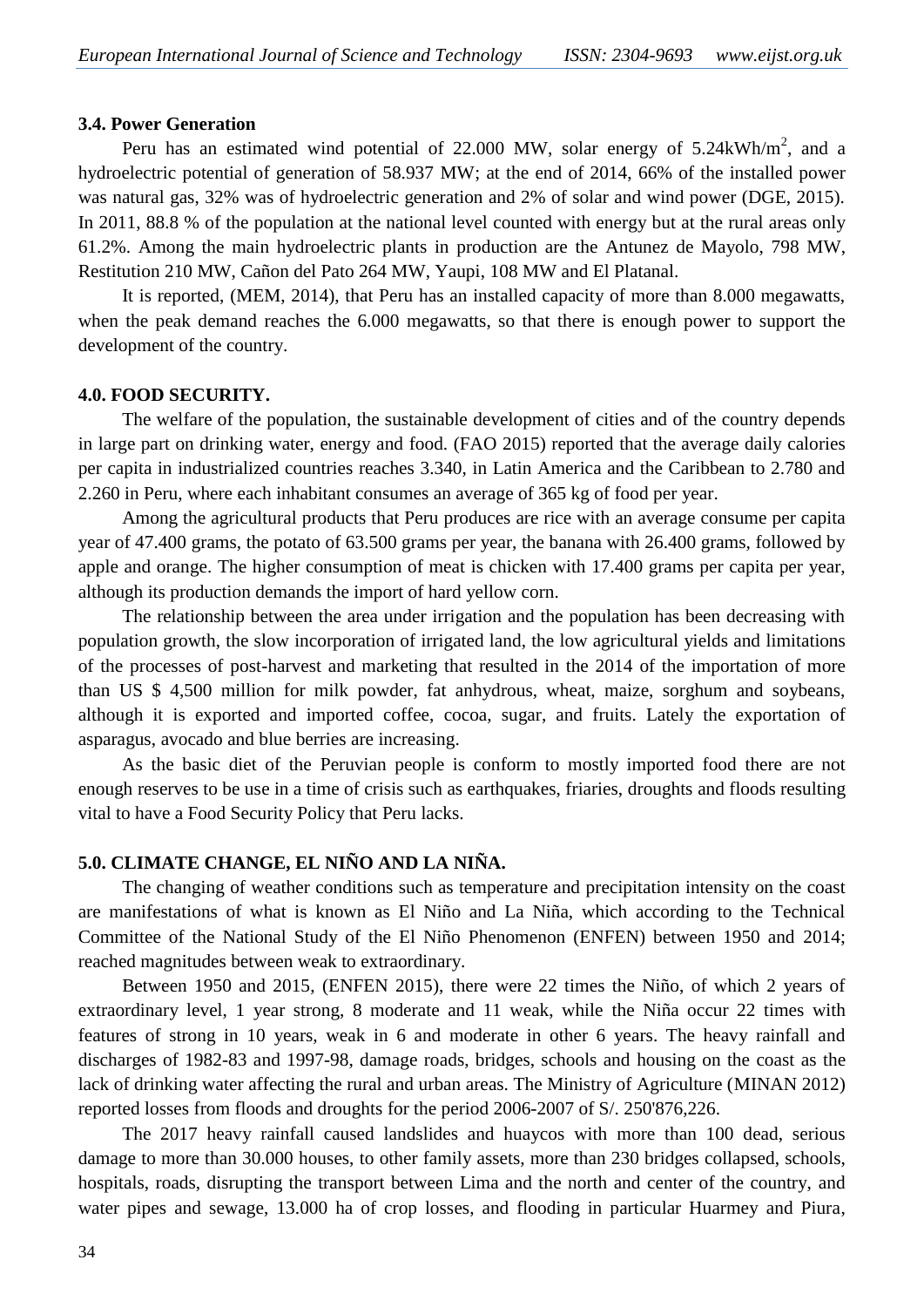Emergency Operations Center (COEN 2017). During the presence of the Niña as a period of drought it's necessary to have an appropriate knowledge of the aquifer and prepare the corresponding plan of pumping.

Those situations constitute a challenge for a secure and economic design of rivers defenses and the level of foundation of pillars and bridge stirrups, remembering that the river defenses of the Moche valley practically collapsed with the Niño of 1998.

## **6.0 INTERNAL CONFLICTS**

It is worth mention as some causes of internal conflicts the spatial distribution of water on the territory, scarce in the coast and abundant in the Amazonas, and that in the coast discharges 70% of its total volume in about four months.

Disputes between mining and agriculture activities that mostly result on differences of appreciation of the contamination of water and soils generate a social pressure of the inhabitants of the land on or downstream of the origins of the water courses to control the contamination and for equitable public investment in their places for the use of water in other basins.

Some examples of disputes of the latter case is the use of water for irrigation purpose on the coast of the Olmos and the Alto Piura projects that take water from the Huancabamba river of the Amazonas basin, the Tinajones project that takes water of the oriental basin in Cajamarca; similar cases are CHAVIMOCHIC and CHINECAS projects disputing water of the Santa's river, Ica's valley and Huancavelica Region, the poorest of Perú, and the Majes Project and Espinar, Cusco, for the water of the Apurímac´s river.

## **7.0 CHARACTERISTIC OF AMAZONS RIVER'S AND THE WATER USE**

The Amazonian rivers are the contributor of 74.5%, of the water of the country, and show variations of water levels that contribute to produce landslides of the banks while the currents erode the bottom producing transversal sections variations, the formation and abandoning of meanders reaches affect the navigation canals and port facilities. The Iquitos port, the most important fluvial facility, was abandoned for the change of course of the main current of the Amazonas River some years ago.

The high discharges of the Amazonas, Marañón, Ucayali and Huallaga rivers encourage plans to derivate water to the coast from their higher tributaries crossing the Andean mountains, obligating to be careful in the determination of the quantities to derivate, recalling that there is a proposal to pump to the coast 500  $\text{m}^3$ /s from the Marañón and Huallaga rivers.

## **8.0 INTERNATIONAL SITUATION**

The use of water of rivers that cross more than one country is ruled by the LXXII Resolution of the Seventh American International Conference signed on December 24 of 1,933. The states have the right to use those waters in accordance of the use of each limiting country. So, Peru and Ecuador agreed in Washington on September 27 of 1971 to work together the binational projects, Catamayo-Chira and the Puyango-Tumbes.

Peru and Bolivia work together the use of the Titicaca lake resources and Chile maintains the Peruvian water right of pass by the Uchusuma canal that starts and ends in Perú. Peru, Ecuador and Colombia work the use of rivers of the Amazonian basin for navigation purposes.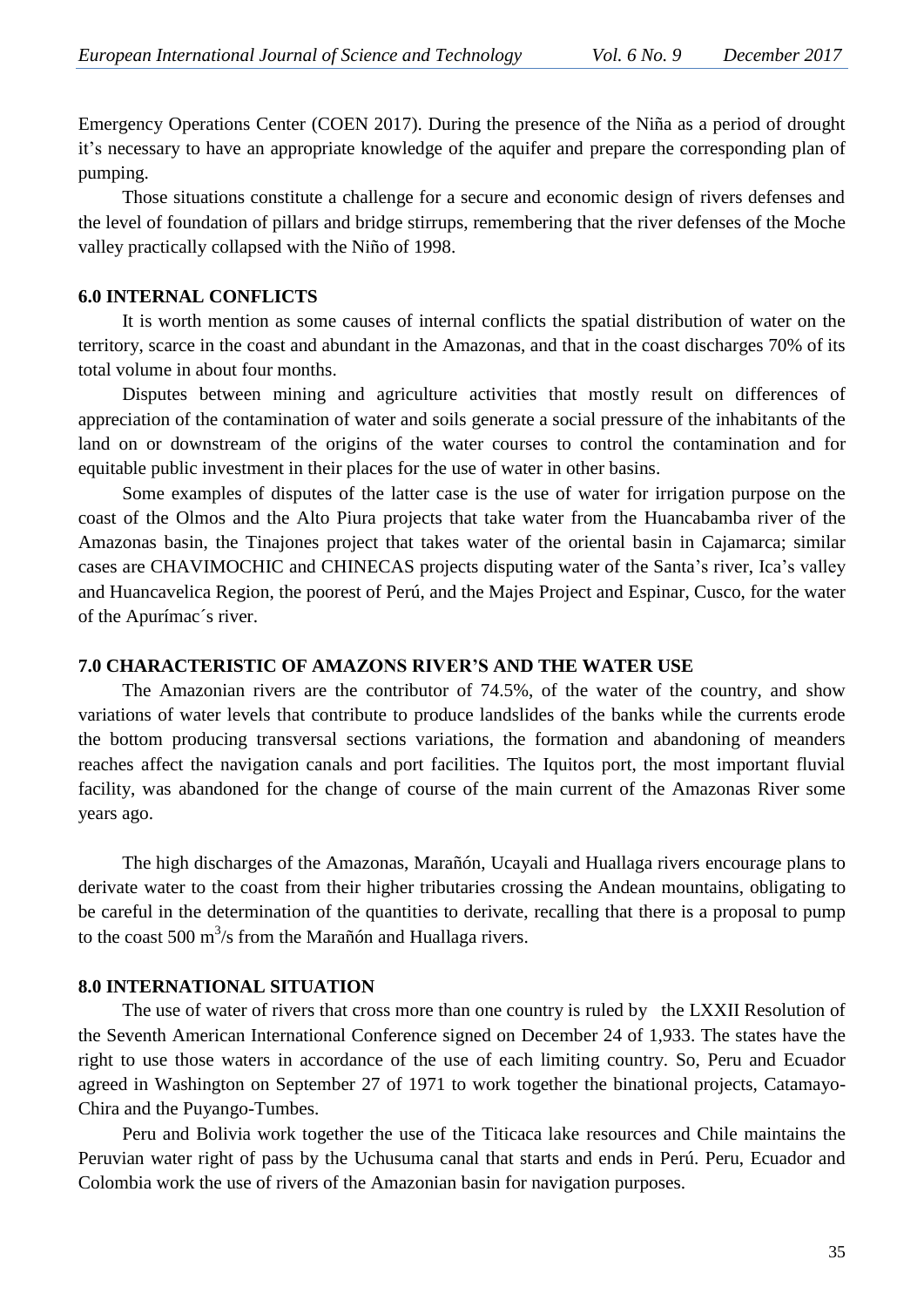## **9.0. FORMULATION AND EVALUATION OF PROJECTS.**

Until February of 2017 the National System of Public Investment, SNIP, (Legislative Decree  $N^{\circ}$ 1252, 2016) was the norm that all water projects should comply. However the table of contain was and it was interpreted more as the application of formal aspects diminishing the due importance of the hydraulic planning and the design part of the projects, and the elimination of the pre feasibility level (MEF 2011) of necessity in particular for projects with dams and tunnels that require the selection of a feasible alternative with field and of laboratory works..

The formulation of medium and big irrigations, shows the following sequence: Analysis of the offer and demand of water, the chronogram of actions, the costs of the project at private prices, the costs of the project at social prices, the contribution for entities, Income of the project, conditions for sustainability, business plan, net value of the production without the project, net value of the production with the project, change in the value of the project production. (MEF 2011). Sequence for the formulation of small and medium size irrigations was applied during years in Peru, Figure 4, (Coronado1976).



**Figure 4: Formulation of small and medium size irrigations, Coronado1976.**

The formulation of hydraulic projects has the difficulty of the limited precipitations and discharges records. Because of the old cultures developed in the territory, to preserve what is left it is required to obtain a Certificate of not affection of Archeological Rests, CIRA, and . for conservation of the environment, it is obligatory to incorporate a study of the environmental impact of the project that has to be approved by specialized offices of each Secretary and for projects of national impact for the Secretary of Environment.

The emphasis on the presentation of cause and effects, means and ends and the logic framework for a project, although at the beginning helped the projects formulation, resulted repetitive for the case of irrigations for the common situation of the agricultural practice, of the limited availability of water, the low level of technology and the lack or reservoirs among others.

In the other hand since professionals have to specialize in the SNIP, they follow very close the formal aspects. In Peru, until 1982 it was applied successfully for medium and small irrigation the sequence show in Figure 4,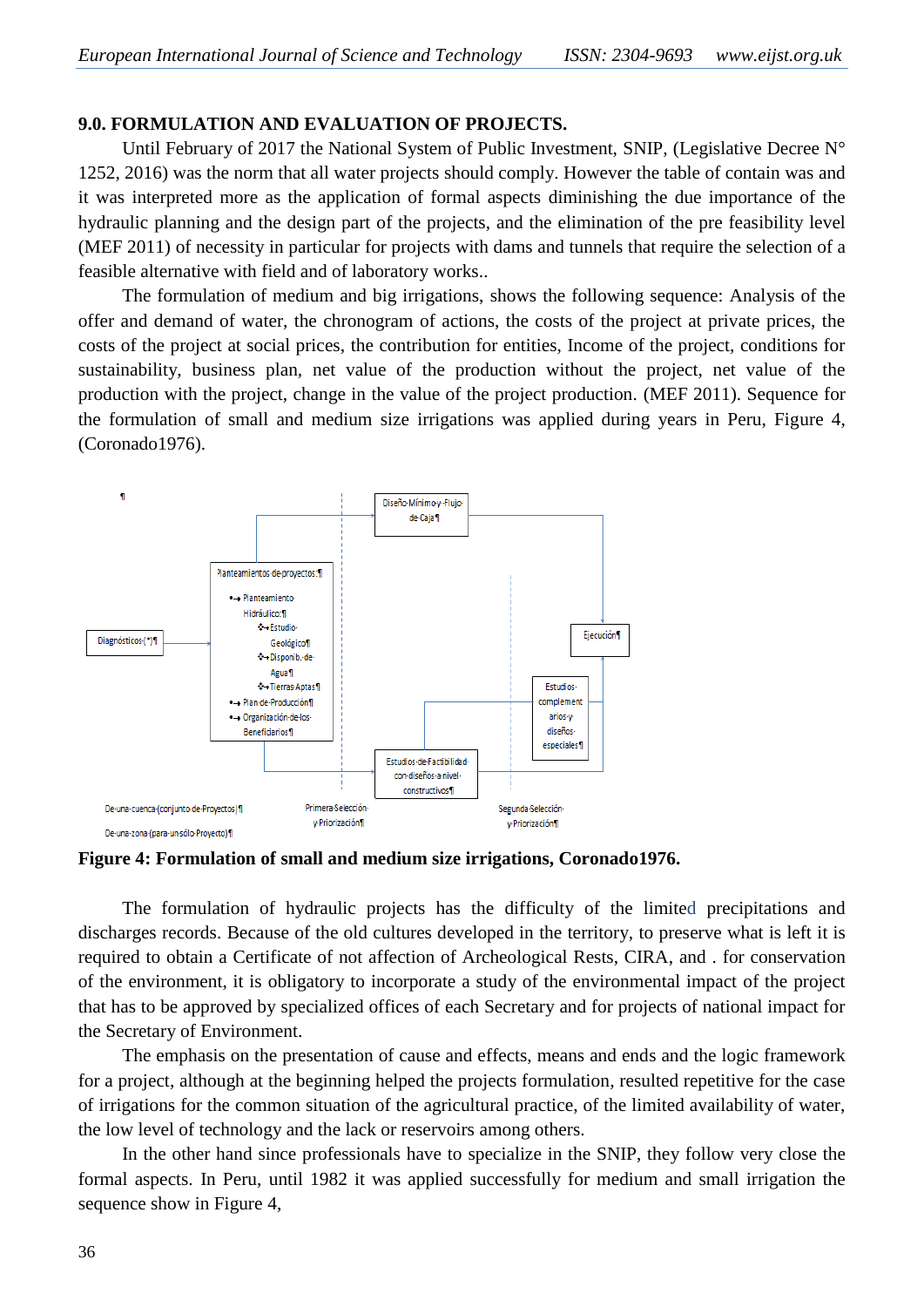The Supreme Decree N~027/2017/EF, 2017 approves the regulation creating the National System of Multiannual Program and Management, for minimum periods of three years following criteria to be elaborate for a General Direction of the Secretary of Economy and Finances of the government, requiring the participation of political authorities of the different regions of the country and of the same users through their organizations as boards of irrigators.

To have an idea about the complexity of the management of the water resources is worth to know that the whole treatment includes the National of Environment Police with four policies, the National Agreement for Water Resources with five policies and eighteen strategies, the National Plan of Water Resources with eleven strategies and thirty Programs, and finally at the lower level the Management Plans of Water Resources for basins.

Projects formulation and construction for water use are responsibility of different Secretaries of National level as Agriculture and irrigation, Minning, Energy, Fishing, and of regional government, and local City Halls.

Projects formulation follows the procedures presented in the precedent title 9. Formulation and Evaluation. Projects construction financed with public funds are regulated by the Secretary of Economy and Finances and the Supervisor Organism of Public Contracts, OSCE that keeps records of the contractors working in Perú.

## **10.0. WATER AUTHORITY.**

The National Water Authority, ANA, is attached to the Secretary of Agriculture and Irrigation, MINAGRI, in charge of water administration integrating the National System of Water Management with the Secretary of Agriculture, Environment, Housing, Health, Production and Energy and Mines, together with agrarian and not agrarian users, native communities between others, as the National Superintendence of Services of Sanitation, the National Service of Meteorology and Hydrology, the Supervisor Organism of the Investment in Energy and Mining, the Office of Evaluation and Environmental Audit and the General Direction of Captaincies and Coast Guard

In seven years after the approval of the Water resources Law the MINAGRI has change eight heads of the Authority, who in fact have limited authority since as an example cannot impose sanctions for not authorized well perforations, and has not direct authority over the National Service of Meteorology and Hydrology who is in charge of the water precipitations and discharges registers because form part of the Secretary of Environment.

To illustrate the need of real authority of ANA it follow some cases that need decision as the use of water for the Conga mine in Cajamarca, the agricultural use of water of the Apurimac river for Majes project in Arequipa when people from neighbor Espinar in Cusco claims their priority to use that water, the potential contamination of the Tambo river for the operation of Tia Maria mine, and the distribution of water between two or more users as in the case of Alto Piura and Olmos, and between Chavimochic and Chinecas. Through the country, Water Local Authorities, ALA, have the function to authorize the use water for all users.

## **11.0. CONCLUSIONS**

- 1. The different levels of policies, programs and plans approved in Peru, and the many entities and users involved, difficult the water management.
- 2. The National Water Authority, ANA, does not exercises real authority.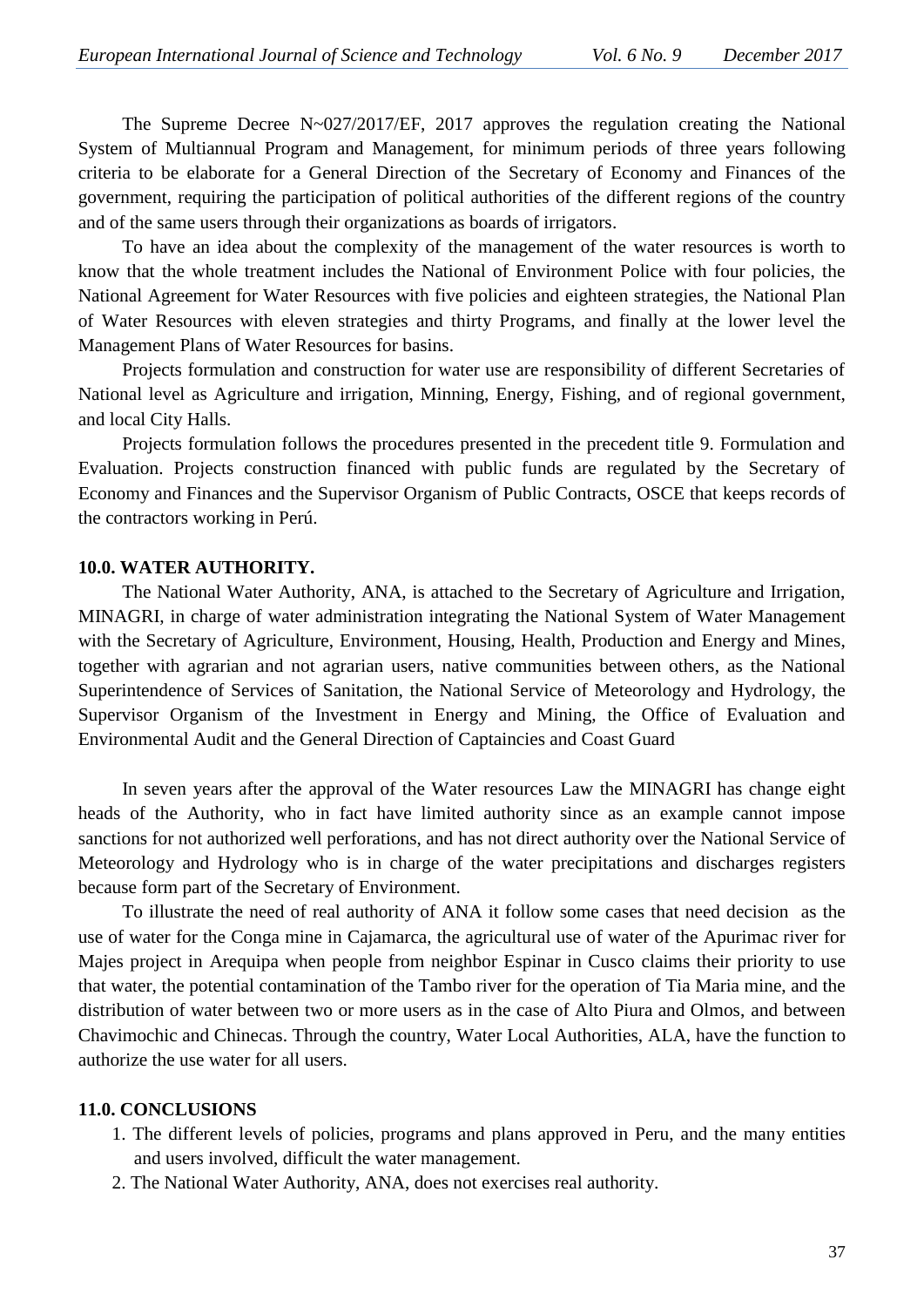- 3. The deficit of the rainfall and water discharge gage stations makes it necessary to increase their number to obtain more accurately the offer of water.
- 4. Water resources in Peru shown an unequal spatial and temporary distribution, scarce in the coast, 70% discharges in the 4 first months of the year, and abundant in the jungle, resulting in a need to study the use of the available water in the amazons.
- 5. The determination of water discharges, the fluvial processes and the preservation of the environmental conditions in the Amazonas basin need to be confronted.
- 6. Monitoring of the phreatic level in the different valleys and a measurement of the input and output of the borders of the aquifers need to be intensified.
- 7. The country needs to investigate the ecological discharge of the rivers.
- 8. Disputes between mining and agriculture for the use of water generate a social dilemma for water rights and for an equitable public and private investment on the place of origin or on the place of use.
- 9. There is a low coverture of drinking water and of sewerage services for the population of urban and rural areas.
- 10. Peru does not have a policy of food security.
- 11. The organization and measures of prevention and action of the government under extreme rainfalls and droughts requires of improvement and search of suitable solutions for example for river training.
- 12. The norms for public projects with dams and tunnels needs to be changed, reinstalling the prefeasibility level.

# **12.0 REFERENCES.**

- Agua y Agro Asesores Asociados SAC Elaboración del Perfil Técnico Económico siguiendo la norma del SNIP de la cuenca del río Ananea, Lima, 2010
- ANA National Authority of Water, Recursos Hídricos del Perú en Cifras, Boletín Técnico, Lima, 2010.
- ANA, Huella Hídrica del Perú Producción Agropecuaria, Lima, Perú, 2015.
- ANA, Metodología para Determinar Caudales Ecológicos, RJ N° 154-2016, Lima, Perú, 2016.
- Comisión Mixta Peruano-Ecuatoriana para el Aprovechamiento de las Cuencas Hidrográficas Binacionales Puyango-Tumbes y Catamayo Chira, september (1971), Bases Legales Reglamentos y Normas Complementarias, Enero 1976, Lima.

Comité Técnico del Estudio Nacional del Fenómeno El Niño (ENFEN) 1950 y 2014, (2015)

Coronado, F. (1973) El recurso Agua, su Aprovechamiento y la Creación de un Sistema de Planificación para el desarrollo de los recursos Hídricos, Segundo Seminario Nacional de Hidrología, Lima.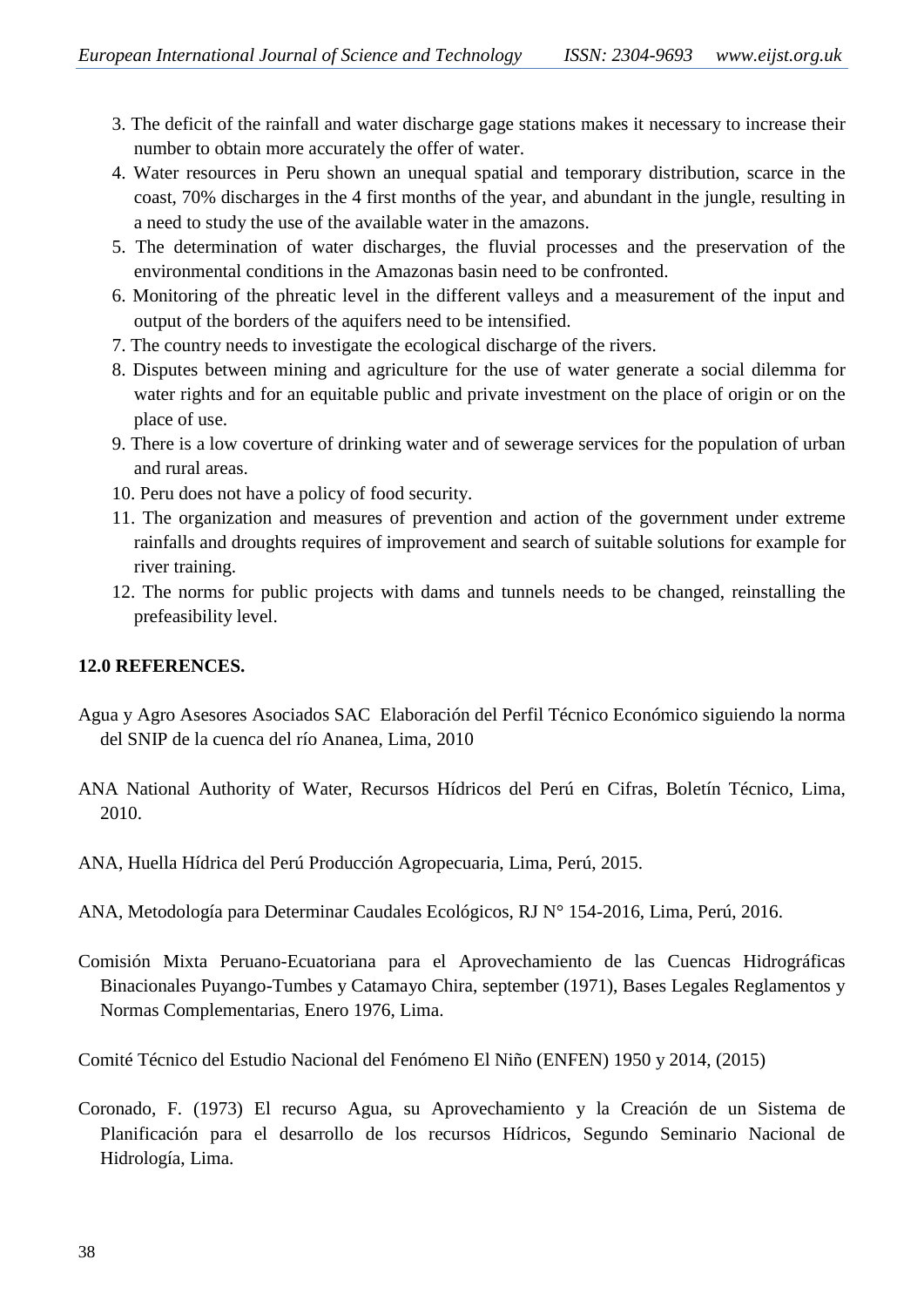Coronado F, (2014) Las Irrigaciones en el Perú, Universidad Nacional de Ingeniería, Lima, Perú.

Decreto Legislativo N° 1252 (2016), nov 2016, Reglamento Decreto Supremo N° 027-2017-EF. Feb 2017

[Defensoría del Pueblo](http://elcomercio.pe/noticias/defensoria-pueblo-1803?ref=nota_peru&ft=contenido) Reporte de Conflictos sociales N-131, enero 2015, Lima

FAO, FIDA, PMA (2015), El estado de la seguridad alimentaria en el mundo, cumplimiento de los objetivos internacionales para 2015 en relación con el hambre balance de las desigualdades, Roma, FAO, 2015.

Foro Peruano para el Agua (GWP-PERU) (2015) diciembre

Hoekstra et al (2011). Water Footprint Assessment Manual,

Instituto Nacional de Desarrollo, INADE, (2007) Descripción de los Proyectos de Irrigación, Memoria 2001-2006, Lima.

Instituto Nacional de Recursos Naturales, INRENA, Ministerio de Agricultura, (1996).

Estudio de Reconocimiento del Uso del Recurso Hídrico por los diferentes sectores en el Perú INR-42-DGAS, Lima.

Foro Peruano para el Agua (GWP-PERU) (2015) diciembre

- Mendoza Z, Santayana T, Urrego G. Recursos Hídricos Subterráneos en Perú, PNUMA, La Habana, Cuba, (2010).
- Ministerio de Agricultura INRENA, (1996) Estudio de Reconocimiento del Uso del Recurso Hídrico por los diferentes Sectores productivos en el Peru, INR-42-DGAS, Lima

Ministerio de Agricultura (2012), Report of Floods and Droughts loses, Lima

MINAM-SENAMHI (2008), Ubicación de nevados del Perú, Unidad de Glaciología,

Ministerio de Economía y Finanzas, MEF, (2011) Contenidos mínimos generales del estudio de pre inversión de un proyecto de inversión pública Directoral Decrete N° 003-2011-EF/68.01, Lima.

MEF (2011) Directiva General del Sistema Nacional de Inversión Pública abril 2011, Lima.

Ministerio de Energía y Minas, Dirección General de Electricidad, (2015) Anuario Estadístico de Electricidad, Lima.

National System of Public Investment, (2016) SNIP, Legislative Decree N° 1252,